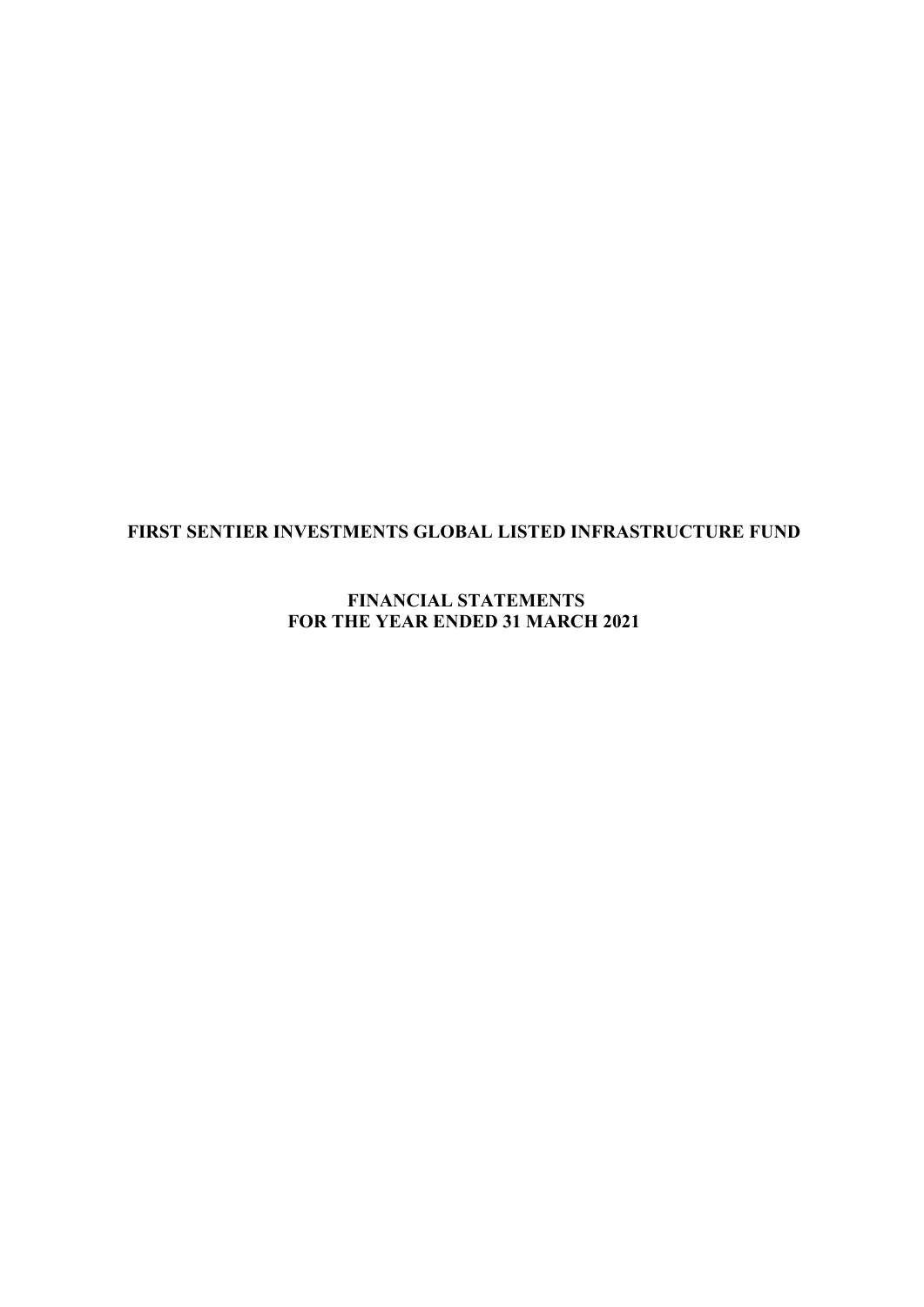## **TABLE OF CONTENTS**

| <b>Directory</b>                           | 1         |
|--------------------------------------------|-----------|
| <b>Statement by the Manager</b>            | 2         |
| <b>Financial Statements</b>                |           |
| Statement of Comprehensive Income          | 3         |
| Statement of Changes in Unitholders' Funds | 4         |
| <b>Statement of Financial Position</b>     | 5         |
| <b>Statement of Cash Flows</b>             | 6         |
| Notes to the Financial Statements          | $7 - 15$  |
| <b>Independent Auditors' Report</b>        | $16 - 17$ |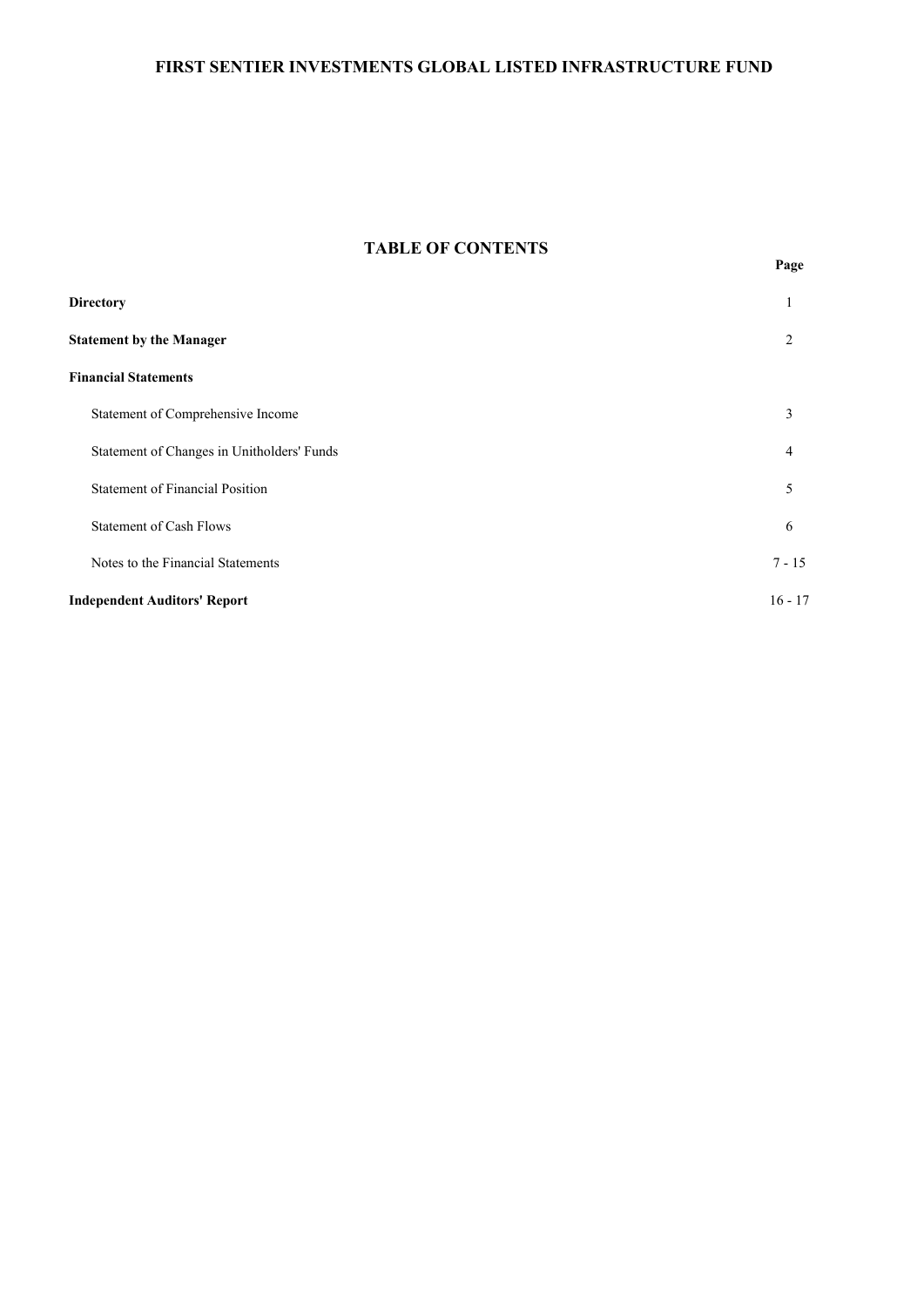## **DIRECTORY**

### **THE MANAGER**

Implemented Investment Solutions Limited Level 2, 1 Woodward Street Wellington

This is also the address of the registered office.

## **DIRECTORS OF THE MANAGER**

Anthony R J Edmonds Ian H Russon Jeremy B Valentine Elizabeth C Maguire (appointed 10 June 2020)

### **THE TRUSTEE**

Public Trust Level 8, 22 Willeston Street, Wellington Central Private Bag 5902 Wellington, New Zealand 6140

### **INVESTMENT MANAGER**

First Sentier Investors (Australia) IM Limited (Formerly Colonial First State Asset Management (Australia) Limited) Ground Floor, Darling Park Tower 1 201 Sussex Street, Sydney, NSW 2000 Australia

## **AUDITOR**

PricewaterhouseCoopers 10 Waterloo Quay PO Box 243 Wellington 6140 New Zealand

### **FUND ADMINISTRATOR AND CUSTODIAN**

BNP Paribas Fund Services Australasia Pty Ltd

## **BANKER**

ANZ Bank New Zealand Limited (effective 22 February 2021) Westpac New Zealand Limited (terminated 21 February 2021) BNP Paribas Securities Services

### **CORRESPONDENCE**

All correspondence and enquiries about the First Sentier Global Listed Infrastructure Fund should be addressed to the Manager, Implemented Investment Solutions Limited, at the above address.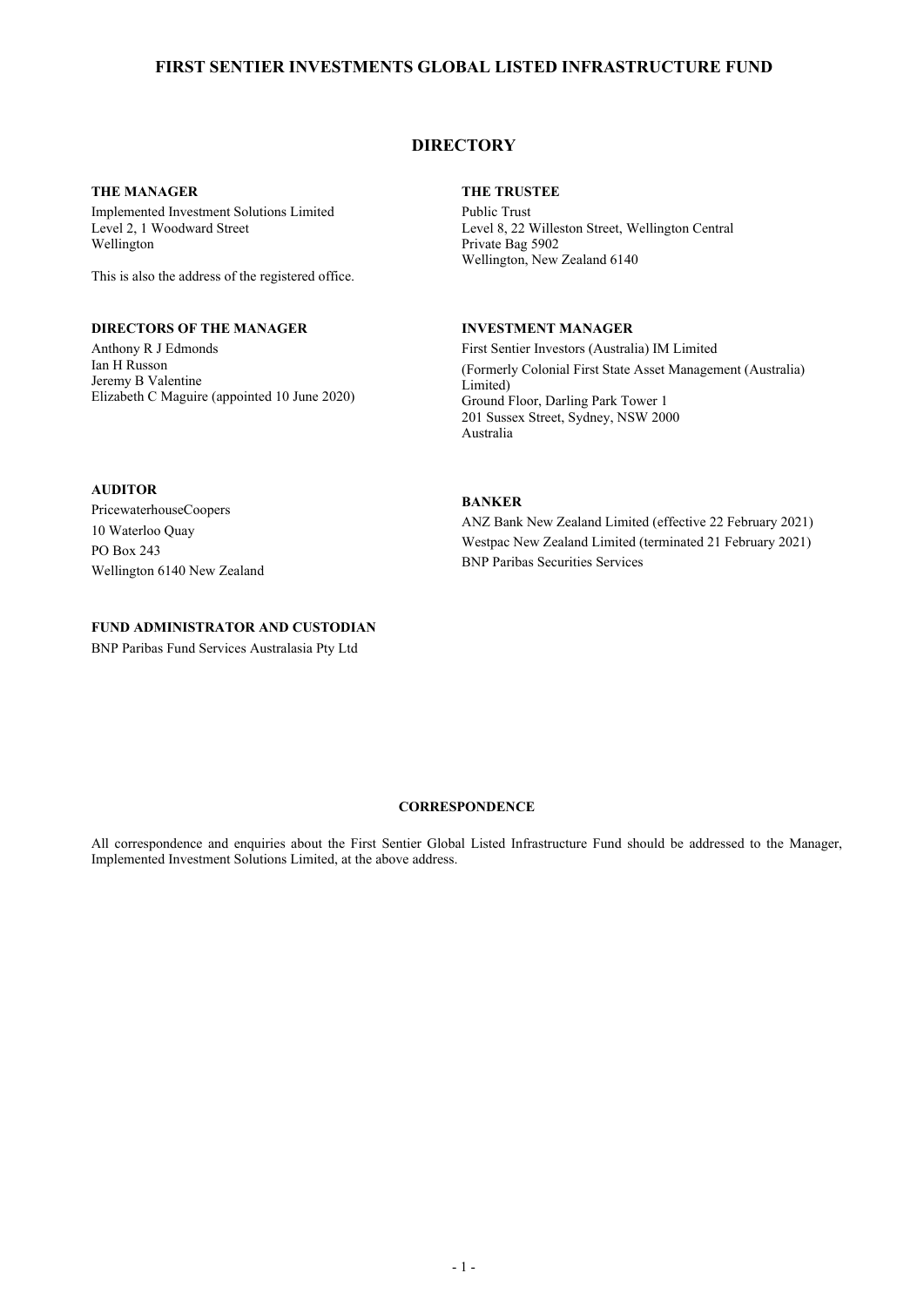First State Investments Global Listed Infrastructure Fund ("Fund") (formerly First State Investments Global Listed Infrastructure Fund) was constituted under a trust deed ("Trust Deed") dated 20 June 2013 between First Sentier Investors (Australia) IM Limited (formerly Colonial First State Asset Management (Australia) Limited) and Public Trust ("Trustee") and a supplemental deed to the Trust Deed dated 22 September 2020 between Implemented Investment Solutions Limited and the Trustee. Implemented Investment Solutions Limited was appointed as Manager ("Manager") on l3 August 2018.

#### STATEMENT BY THE MANAGER

In our opinion, the accompanying Financial Statements and Notes are drawn up in accordance with generally accepted accounting practice in New Zealand and present fairly the financial position of the Fund as at 31 March 2021, and of the results of its financial performance and cash flows for the period ended on that date in accordance with the requirement of the Trust Deed dated 20 June 2013.

It is believed that there are no circumstances that may materially and adversely affect any interest ofthe Unitholders.

For and on behalf of the Manager: Implemented Investment Solutions Limited

2 L. Russ

Valots. 

Director Director

This Statement was approved for signing at a meeting of the Directors on l9 July <sup>2021</sup>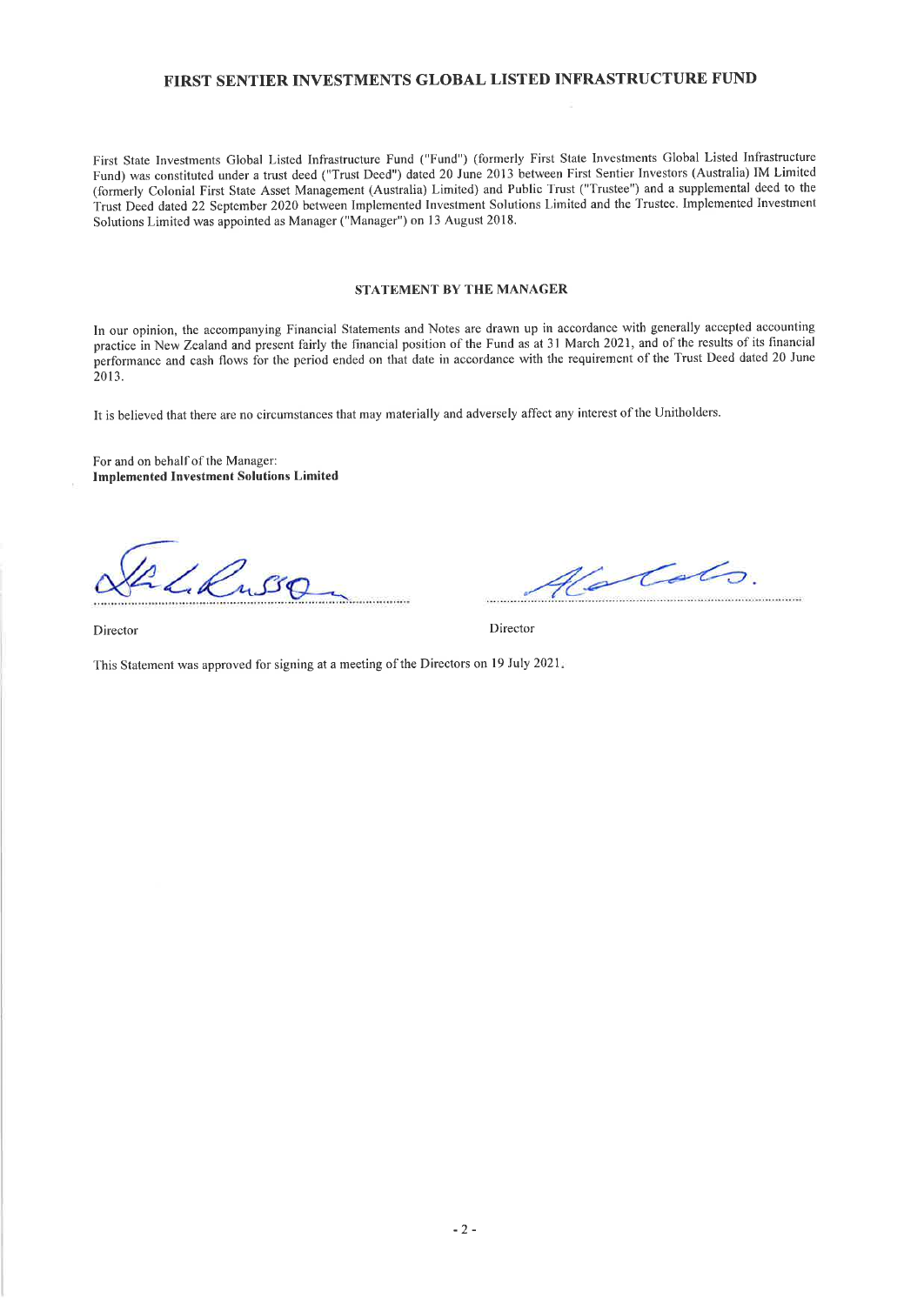#### **STATEMENT OF COMPREHENSIVE INCOME FOR THE YEAR ENDED 31 MARCH 2021**

|                                                                                                                 |                | 2021   | 2020      |
|-----------------------------------------------------------------------------------------------------------------|----------------|--------|-----------|
|                                                                                                                 | <b>Note</b>    | \$'000 | \$'000    |
| <b>INCOME</b>                                                                                                   |                |        |           |
| <b>Dividends</b>                                                                                                |                | 4,978  | 6,974     |
| <b>Distributions</b>                                                                                            |                | 1,686  | 1,529     |
| Interest income                                                                                                 |                |        | 150       |
| Net changes in fair value of financial assets and financial liabilities at fair value through<br>profit or loss | 3              | 48,671 | (38, 045) |
| Other foreign exchange (losses)/gains                                                                           |                | (354)  | 401       |
| Other income                                                                                                    |                |        | 24        |
| <b>TOTAL INCOME/(LOSS)</b>                                                                                      |                | 54,982 | (28,967)  |
| <b>EXPENSES</b>                                                                                                 |                |        |           |
| Manager fees                                                                                                    |                | 1,894  | 1,340     |
| Custodian fees                                                                                                  |                | 99     | 128       |
| Trustee fees                                                                                                    |                | 58     | 66        |
| Brokerage fees and other expenses                                                                               | $\overline{4}$ | 29     | 246       |
| <b>TOTAL EXPENSES</b>                                                                                           |                | 2,080  | 1,780     |
| <b>NET PROFIT/(LOSS)</b>                                                                                        |                | 52,902 | (30,747)  |
| Other comprehensive income                                                                                      |                |        |           |
| TOTAL COMPREHENSIVE INCOME/(LOSS)                                                                               |                | 52,902 | (30, 747) |

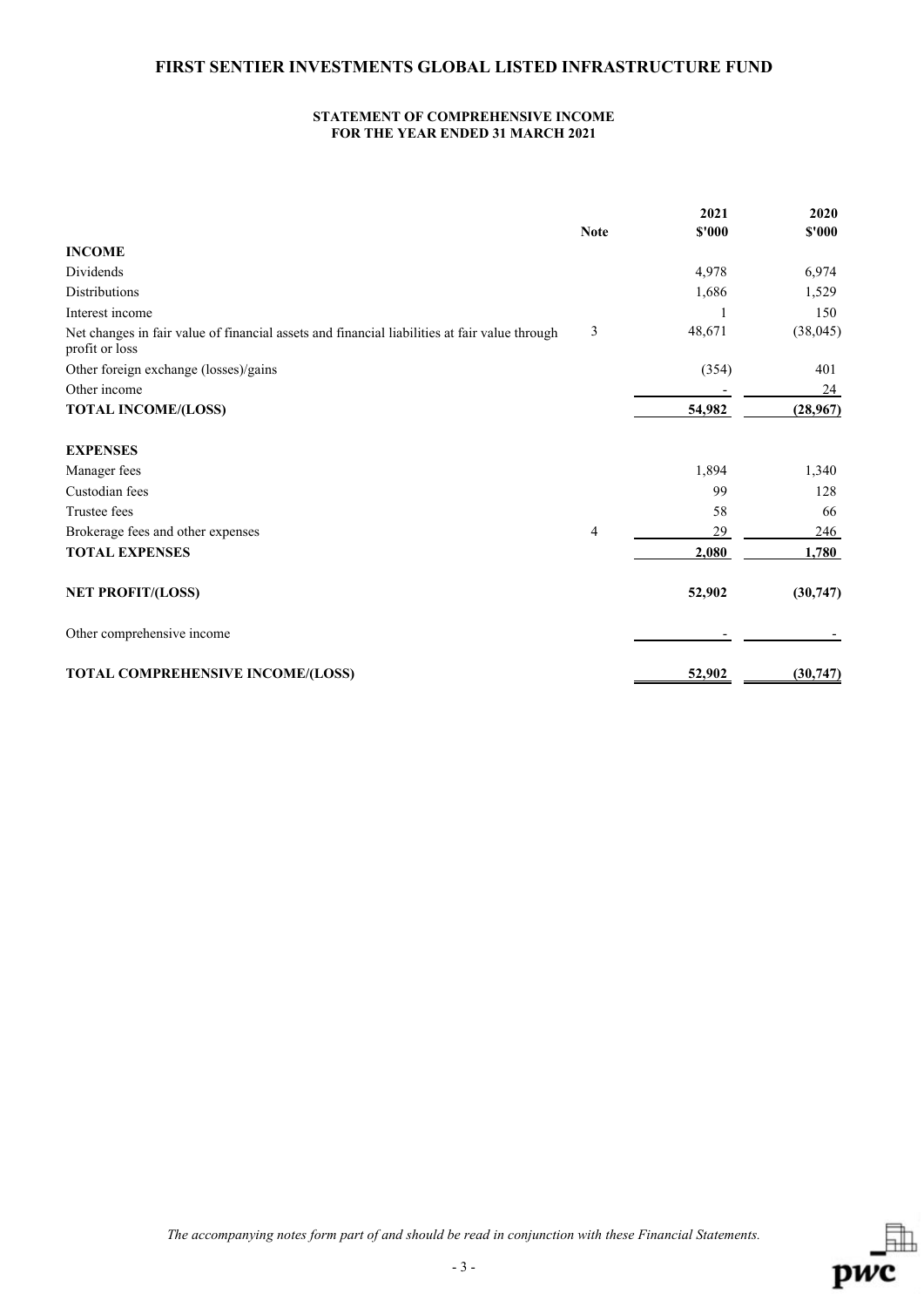## **STATEMENT OF CHANGES IN UNITHOLDERS' FUNDS FOR THE YEAR ENDED 31 MARCH 2021**

|                                                               |                | 2021     | 2020      |
|---------------------------------------------------------------|----------------|----------|-----------|
|                                                               | <b>Note</b>    | \$'000   | \$'000    |
| UNITHOLDERS' FUNDS AT THE BEGINNING OF THE YEAR               |                | 233,905  | 247,864   |
| Net profit/(loss) and other comprehensive income for the year |                | 52,902   | (30, 747) |
| Total comprehensive income/(loss)                             |                | 52,902   | (30,747)  |
| Subscriptions from Unitholders                                |                | 26,617   | 62,507    |
| Redemptions by Unitholders                                    |                | (14,625) | (45,719)  |
|                                                               |                | 11,992   | 16,788    |
| UNITHOLDERS' FUNDS AT THE END OF THE YEAR                     | 9 <sub>b</sub> | 298,799  | 233,905   |

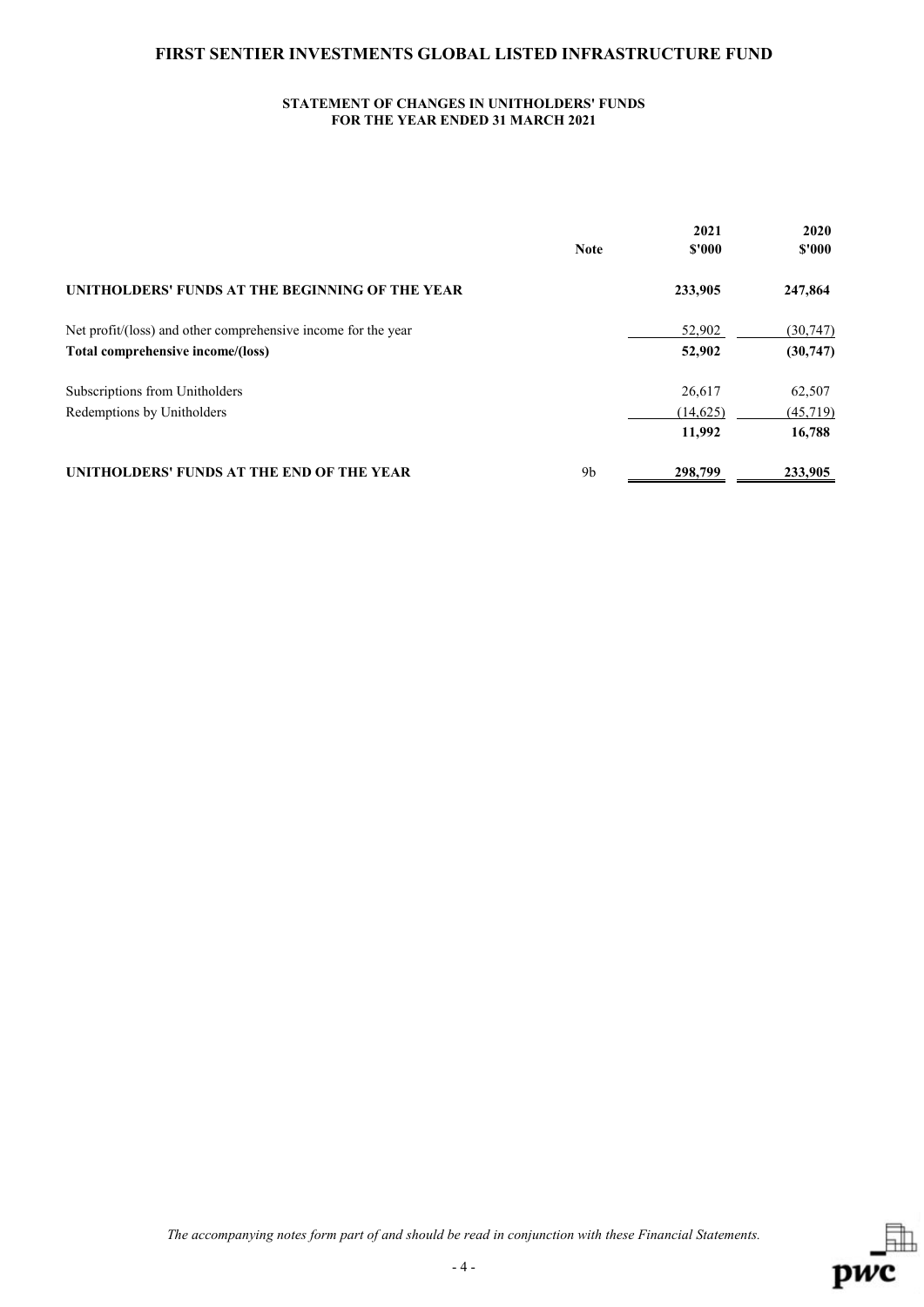### STATEMENT OF FINANCIAL POSITION AS AT 3I MARCH 2021

|                                                       | <b>Note</b> | As at<br>31 March 2021<br>\$'000 | As at<br>31 March 2020<br>\$'000 |
|-------------------------------------------------------|-------------|----------------------------------|----------------------------------|
| <b>ASSETS</b>                                         |             |                                  |                                  |
| Cash and cash equivalents                             |             | 3,840                            | 4,565                            |
| Receivables                                           | 7           | 5,956                            | 8,332                            |
| Financial assets at fair value through profit or loss | 5           | 301,312                          | 234,486                          |
| Derivatives                                           | 6           | 1,083                            | 9.244                            |
| <b>TOTAL ASSETS</b>                                   |             | 312,191                          | 256,627                          |
| <b>LIABILITIES</b>                                    |             |                                  |                                  |
| Payables                                              | 8           | 1,291                            | 1,756                            |
| Derivatives                                           | 6           | 12,101                           | 20,966                           |
| <b>TOTAL LIABILITIES</b>                              |             | 13,392                           | 22,722                           |
| <b>UNITHOLDERS' FUNDS</b>                             |             | 298,799                          | 233,905                          |
| TOTAL LIABILITIES AND UNITHOLDERS' FUNDS              |             | 312,191                          | 256,627                          |

For and on behalf of the Manager, Implemented Investment Solutions Limited, who authorised the issue of the Financial Statements on l9 July 2021.

- Lensson

Islan

Director Director

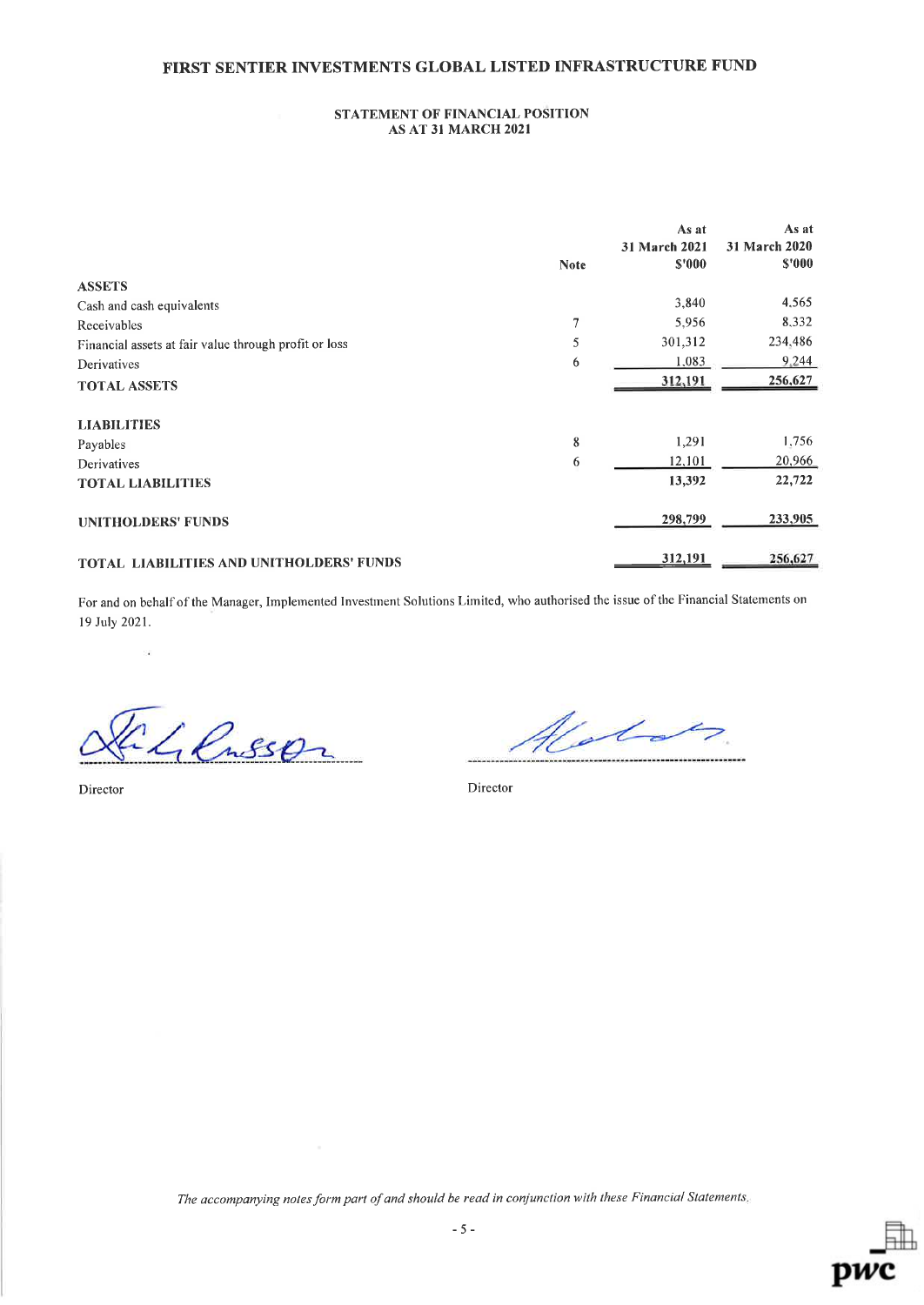## **STATEMENT OF CASH FLOWS FOR THE YEAR ENDED 31 MARCH 2021**

|                                                                   | 2021<br>\$'000 | 2020<br>\$'000 |
|-------------------------------------------------------------------|----------------|----------------|
| <b>CASH FLOWS FROM OPERATING ACTIVITIES</b>                       |                |                |
| Cash was provided from:                                           |                |                |
| Dividends                                                         | 4,978          | 7,078          |
| <b>Distributions</b>                                              | 1,686          | 1,529          |
| Interest income                                                   | 3              | 151            |
| Realisation of investment securities                              | 160,250        | 179,936        |
| Other income                                                      |                | 15             |
| Cash was applied to:                                              |                |                |
| Operating expenses                                                | (2,013)        | (1,766)        |
| Purchase of investment securities                                 | (208, 162)     | (181, 634)     |
| Net settlement of derivatives                                     | 30,542         | (21,607)       |
| Net cash (outflow) from operating activities                      | (12,716)       | (16, 298)      |
| <b>CASH FLOWS FROM FINANCING ACTIVITIES</b>                       |                |                |
| Cash was provided from:                                           |                |                |
| Subscriptions from Unitholders                                    | 26,617         | 62,507         |
| Cash was applied to:                                              |                |                |
| Redemptions by Unitholders                                        | (14, 625)      | (45, 719)      |
| Net cash inflow from financing activities                         | 11,992         | 16,788         |
| Net (decrease)/increase in cash and cash equivalents held         | (724)          | 490            |
| Cash and cash equivalents at beginning of the year                | 4,565          | 4,069          |
| Effect of exchange rate fluctuations on cash and cash equivalents | (1)            | 6              |
| Cash and cash equivalents at end of the year                      | 3,840          | 4,565          |
| Cash and cash equivalents comprise of:                            |                |                |
| Cash at bank                                                      | 3,840          | 4,565          |
| Cash and cash equivalents at end of the year                      | 3,840          | 4,565          |

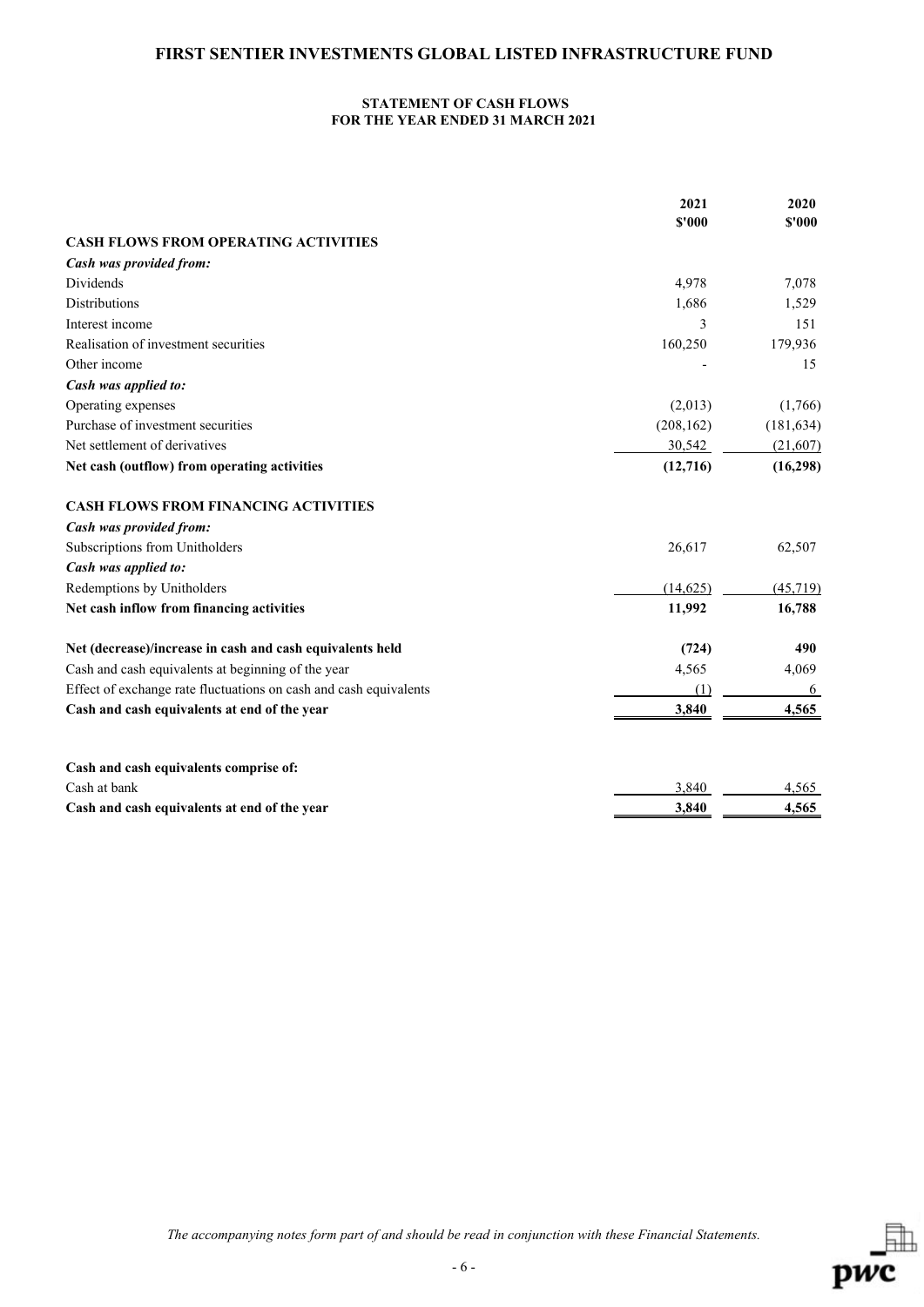#### **NOTES TO THE FINANCIAL STATEMENTS FOR THE YEAR ENDED 31 MARCH 2021**

#### **1. GENERAL INFORMATION**

The First Sentier Global Listed Infrastructure Fund ("Fund") is a for-profit managed investment fund domiciled in New Zealand. The financial statements for the Fund have been prepared in accordance with the Trust Deed. Implemented Investment Solutions Limited was appointed as Manager ("Manager") on 13 August 2018 replacing First State Investments (NZ) Limited who retired as the Manager of the Fund. The Investment Manager (the "Investment Manager") of the Fund is First Sentier Investors (Australia) IM Limited (formerly Colonial First State Asset Management (Australia) Limited). The Trustee of the Fund is Public Trust. BNP Paribas Fund Services Australasia Pty Ltd ("BNP Paribas") is the custodian and administrator of the Fund.

The Fund was established under a Trust Deed dated 20 June 2013 and commenced operations on 13 December 2013.

Effective on 22 September 2020, the Fund's name was changed from First State Investments Global Listed Infrastructure Fund.

The objective of the Fund is to provide medium to long-term capital growth and income through investment in a diversified portfolio of infrastructure securities from around the globe. The Fund aims to outperform the FTSE Global Core Infrastructure 50-50 Index over a rolling three year period.

Currency exposure is fully hedged to the extent possible, back into New Zealand dollars using forward currency contract derivatives.

### **2. SUMMARY OF SIGNIFICANT ACCOUNTING POLICIES**

The principal accounting policies applied in the preparation of these financial statements are set out below. These policies have been consistently applied to all the years presented, unless otherwise stated.

#### **(a) Basis of Preparation**

The financial statements of the Fund have been prepared in accordance with Generally Accepted Accounting Practice in New Zealand ("NZ GAAP"). The accounting policies adopted by the Fund comply with the requirements of the New Zealand equivalents to International Financial Reporting Standards Reduced Disclosure Regime ("NZ IFRS RDR") and other New Zealand accounting standards and authoritative notices that are applicable to entities that apply NZ IFRS RDR.

The Fund is a for-profit entity. The Fund is eligible to apply Tier 2 for-profit Accounting Standards NZ IFRS RDR on the basis that the Fund does not have public accountability and is not a large for-profit public sector entity.

In applying NZ IFRS RDR, the Fund has applied a number of disclosure concessions.

The financial statements have been prepared under the historical cost convention, as modified by the revaluation of financial assets and financial liabilities (including derivative financial instruments), at fair value through profit or loss.

The preparation of financial statements in conformity with NZ IFRS RDR requires the use of certain critical accounting estimates. It also requires the Manager to exercise its judgment in the process of applying the Fund's accounting policies. The areas involving a higher degree of judgment or complexity, or areas where assumptions and estimates are significant to the financial statements, are disclosed in the 'Critical Accounting Estimates and Assumptions' section of this note on page 11.

The financial statements are prepared in New Zealand dollars and all values are rounded to the nearest thousand dollars (\$'000) unless otherwise stated.

Implemented Investment Solutions Limited is the Manager of the Fund. The Manager enters into fund hosting arrangements with various investment managers. The arrangements involve the issuing and managing of funds on behalf of the Investment Manager who wants to provide investors with access to their investment solutions. The Manager contracts with other service providers to provide the services required to be provided directly to the Fund. This includes investment management, trustee/supervisor, custodian, fund administration and audit services. In respect of these services the Manager is acting as an agent of the Fund.

#### **(b) New Standards and Amendments to Existing Standards Effective 1 April 2020**

There are no standards, interpretations or amendments to existing standards that are effective for the first time for the financial year beginning 1 April 2020 that would be expected to have a material impact on the Fund.

- 7 -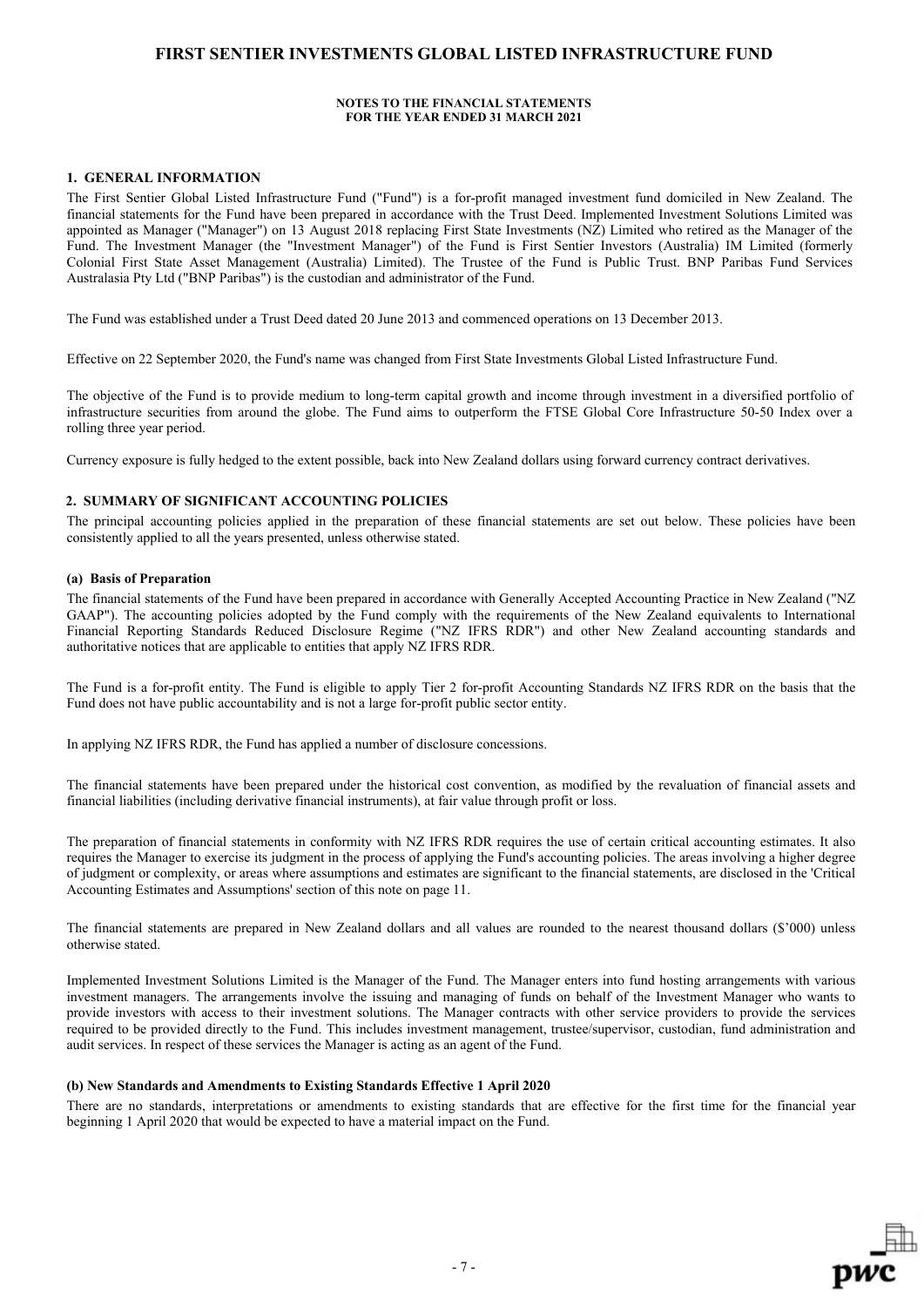#### **NOTES TO THE FINANCIAL STATEMENTS FOR THE YEAR ENDED 31 MARCH 2021**

### **2. SUMMARY OF SIGNIFICANT ACCOUNTING POLICIES (Continued)**

#### **(c) Investment Entity**

The Fund has multiple investors and directly holds multiple investments.

Ownership interests in the Fund are in the form of redeemable units which are classified as equity in accordance with *NZ IAS 32: Financial Instruments: Presentation* and which are exposed to variable returns from changes in the fair value of the Fund's net assets. The Fund has been deemed to meet the definition of an investment entity per *NZ IFRS 10: Consolidated Financial Statements* as the following criteria are met:

- (i) The Fund has obtained funds for the purpose of providing investors with investment management services.
- (ii) The Fund's business purpose, which was communicated directly to investors, is investing solely for returns from capital appreciation and investment income, through the investments.
- (iii) The performance of its investments is measured and evaluated on a fair value basis.

Accordingly, investments in subsidiaries are recognised at fair value and subsequently measured at fair value through profit or loss. The Fund had no subsidiaries at 31 March 2021 (31 March 2020: none).

The Fund is considered to meet all characteristics of being an Investment Entity, hence, qualifies as an Investment Entity.

#### **(d) Foreign Currency Translation**

#### *Functional and presentation currency*

The Manager considers the New Zealand dollar the currency that most accurately represents the economic effect of the underlying transactions, events and conditions. The New Zealand dollar is the currency in which the Fund measures its performance and reports its results, as well as the currency in which it receives subscriptions from Unitholders.

#### *Transactions and balances*

Foreign currency transactions are translated into the functional currency using the exchange rates prevailing at the dates of the transactions. Foreign currency assets and liabilities are translated into the functional currency using the exchange rate prevailing at the reporting date.

Foreign exchange gains and losses relating to financial assets carried at fair value through profit or loss are presented in the Statement of Comprehensive Income within 'net changes in fair value of financial assets and financial liabilities at fair value through profit or loss'.

Other foreign exchange gains and losses, other than those in relation to financial assets carried at fair value through profit or loss, are included in profit or loss the Statement of Comprehensive Income.

#### **(e) Income Recognition**

#### *(i) Dividends and Distributions*

Dividends and distributions are recognised when the right to receive payment is established.

#### *(ii) Interest*

Interest income is recognised as the interest accrues (using the effective interest method, which is the rate that exactly discounts estimated future cash receipts through the expected life of the financial instrument) to the net carrying amount of the financial asset.

#### *(iii) Changes in fair value of financial instruments*

Net gains or losses on investments at fair value through profit or loss are calculated as the difference between the fair value at sale, or at period end, and the fair value at the previous valuation point or cost. This includes both realised and unrealised gains and losses, but does not include interest, dividends and distributions income.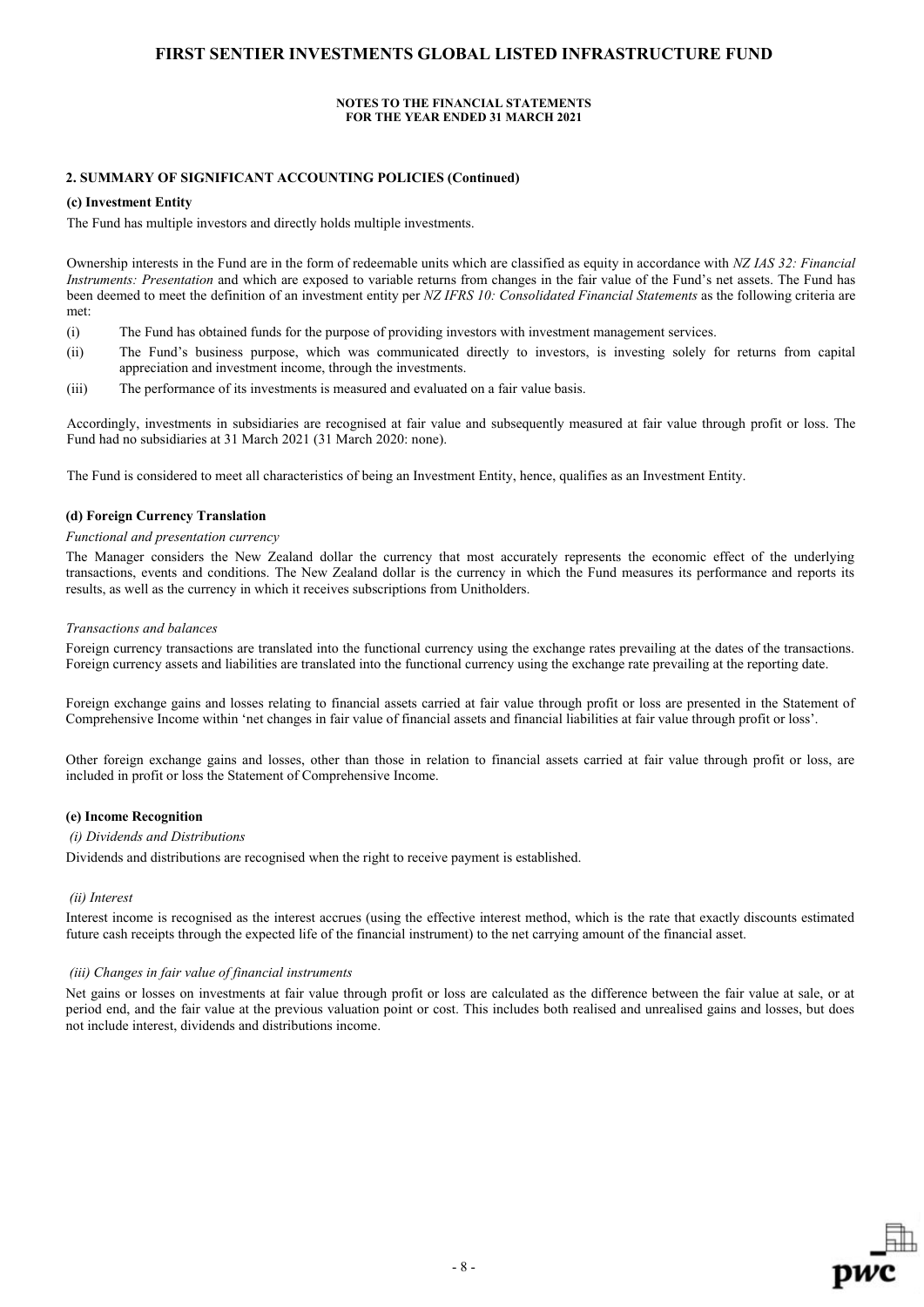#### **NOTES TO THE FINANCIAL STATEMENTS FOR THE YEAR ENDED 31 MARCH 2021**

#### **2. SUMMARY OF SIGNIFICANT ACCOUNTING POLICIES (Continued)**

#### **(f) Financial Instruments**

 *(i) Classification*

#### *(a) Assets*

The Fund classifies its financial instruments based on both the Fund's business model for managing those financial assets and contractual cash flow characteristics of the financial assets. The portfolio of financial assets is managed and performance is evaluated on a fair value basis. The Fund is primarily focused on fair value information and uses that information to assess the assets' performance and to make decisions. The Fund does not hold any debt securities. Consequently, all investments are measured at fair value through profit or loss.

#### *(b) Liabilities*

The Fund holds derivative financial instruments. Derivative contracts that have a negative fair value are presented as liabilities at fair value through profit or loss.

#### *(ii) Recognition, Derecognition and Measurement*

Purchases and sales of investments are recognised on the trade date – the date on which the Fund commits to purchase or sell the investment. Financial assets and financial liabilities at fair value through profit or loss are initially recognised at fair value. Transaction costs are expensed in the Statement of Comprehensive Income.

Subsequent to initial recognition, all financial assets and financial liabilities at fair value through profit or loss are measured at fair value. Gains and losses arising from changes in the fair value of the financial assets or financial liabilities at fair value through profit or loss category are presented in the Statement of Comprehensive Income within net changes in fair value of financial assets and liabilities at fair value through profit or loss in the period in which they arise.

Financial assets are derecognised when the rights to receive cash flows from the investments have expired or the Fund has transferred substantially all risks and rewards of ownership.

#### *(iii) Fair value estimation*

Fair value is the price that would be received to sell an asset or paid to transfer a liability in an ordinary transaction between market participants at the measurement date. The fair value of financial instruments traded in active markets (such as trading securities) is based on quoted market prices at the close of trading on the reporting date.

For investments with no active markets, fair values are determined using valuation techniques. Such techniques include: using recent arm's length transactions; reference to the current market value of another instrument that is substantially the same; discounted cash flow analysis and option pricing models making as much use of available and supportable market data as possible and keeping judgmental inputs to a minimum.

#### *(iv) Offsetting financial instruments*

Financial assets and liabilities are offset and the net amount reported in the Statement of Financial Position when there is a legally enforceable right to offset the recognised amounts and there is an intention to settle on a net basis, or realise the asset and settle the liability simultaneously. Agreements with derivative counterparties for the Fund are based on International Swaps and Derivatives Association ("ISDA") Master Agreements.

#### **(g) Financial Assets and Financial Liabilities at Amortised Cost**

Financial assets at amortised cost comprise cash and cash equivalents and receivables. These include cash balances and call deposits, accrued interest and dividends, and proceeds expected from sale transactions where the trade date and settlement date spanned the reporting date. The carrying value closely approximates their fair value.

Subsequent to initial recognition, receivables are measured at amortised cost using the effective interest method less any impairment losses. The effective interest method calculates the amortised cost of a financial asset or financial liability and allocates the interest income or interest expense, including any fees and directly related transaction costs that are an integral part of the effective interest rate, over the expected life of the financial asset or liability so as to achieve a constant yield on the financial asset or liability.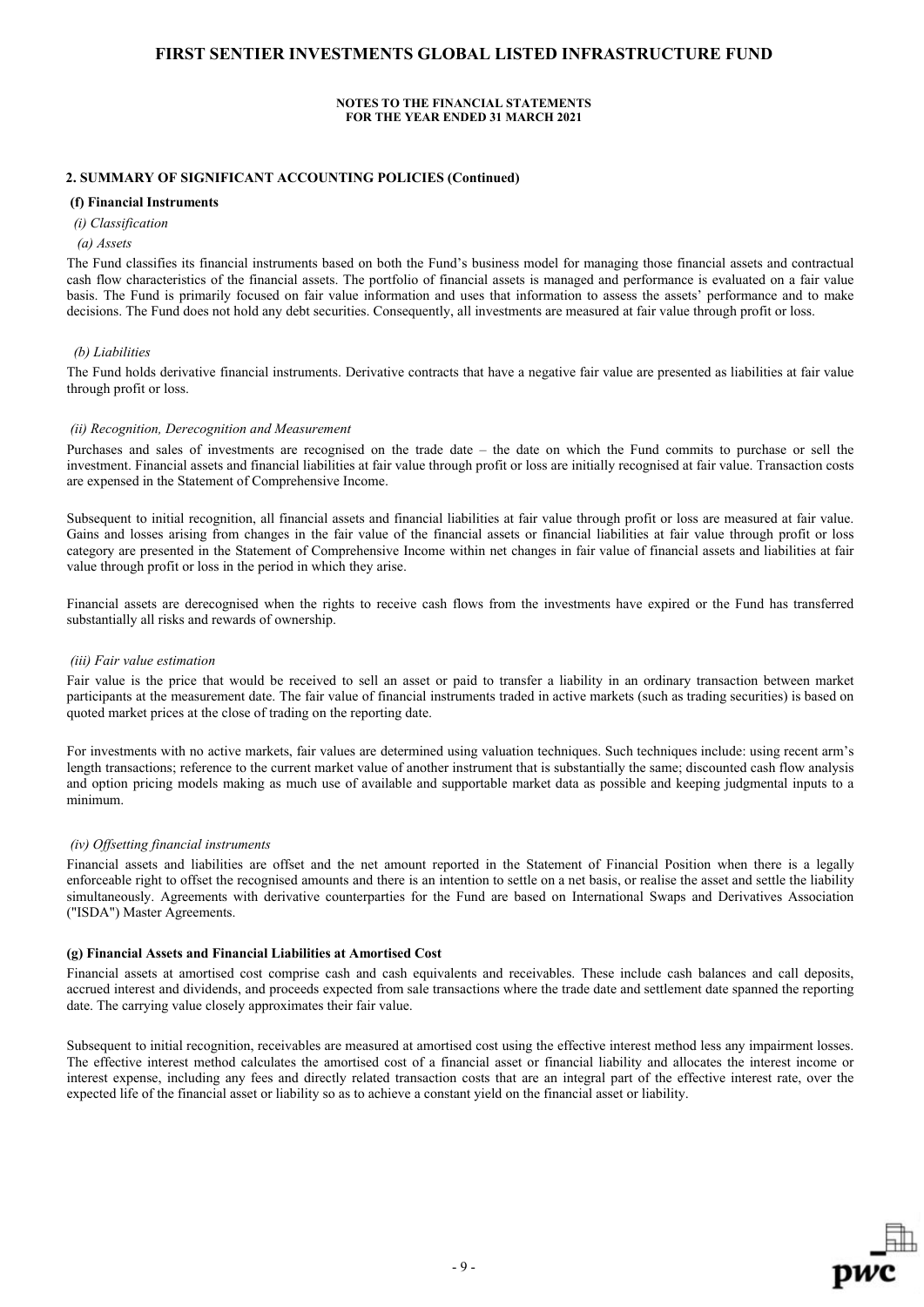#### **NOTES TO THE FINANCIAL STATEMENTS FOR THE YEAR ENDED 31 MARCH 2021**

#### **2. SUMMARY OF SIGNIFICANT ACCOUNTING POLICIES (Continued)**

#### *(i) Cash and cash equivalents*

Cash and cash equivalents in the Statement of Financial Position comprise cash at bank, demand deposits and short-term deposits in banks that are readily convertible to known amounts of cash and which are subject to an insignificant risk of changes in value, with an original maturity of three months or less and bank draft. Bank drafts are shown in current liabilities in the Statement of Financial Position.

For the purposes of the Statement of Cash Flows, cash and cash equivalents consist of the above as defined above, net of outstanding bank overdrafts when applicable.

#### *(ii) Receivables*

Receivables include amounts where settlement has not yet occurred, and include outstanding settlements on the sale of investments. Amounts are generally received within 30 days of being recorded as receivables. Given the short-term nature of most receivables, the carrying amount approximates their fair value.

#### *(iii) Payables*

Payables are recognised for amounts to be paid in the future for goods and services received, whether or not billed to the Fund, and include outstanding settlements on the purchase of investments. Payables are measured initially at fair value and subsequently at amortised cost. Amounts are generally paid within 30 days of being recorded as payables. Given the short-term nature of most payables, the carrying amount approximates their fair value.

#### **(h) Impairment of Financial Assets at Amortised Cost**

*NZ IFRS 9: Financial Instruments* requires the Fund to record expected credit losses (ECL) on all of its receivables, either on a 12-month or lifetime basis.

The Fund only holds receivables with no financing component and which have maturities of less than 12 months at amortised cost and, as such, has chosen to apply an approach similar to the simplified approach for expected credit losses (ECL) under *NZ IFRS 9: Financial Instrument*s to all its receivables. Therefore the Fund does not track changes in credit risk, but instead recognises a loss allowance based on lifetime ECL at the reporting date.

With short time period and the simplistic nature of the financial assets, accrued interest and dividends and receivables from sale of investments measured at amortised cost, the Fund does not anticipate any expected credit losses for these assets.

#### **(i) Expenses**

All expenses are recognised on an accrual basis.

## **(j) Taxation**

*Income taxation*

The Fund has elected to become a Portfolio Investment Entity ("PIE") for the purposes of the Income Tax Act 2007.

Tax treatment applicable to a PIE:

Under current taxation law the Fund pays no income tax on the taxable income of the Fund and all taxable income and associated tax credits applicable are allocated to investors, in proportion to the units they hold on the days when taxable income and credits arise.

Under the PIE regime, the Manager attributes the taxable income of the Fund to Unitholders in accordance with the proportion of their overall interest in the Fund. The income attributed to each Unitholder is taxed at the Unitholder's 'Prescribed Investor Rate' which is capped at 28%. The Fund is responsible for deducting tax from each investor's allocation using each investor's Prescribed Investor Rate and pays the tax to the taxation authorities on behalf of the investor.

#### *Goods and services tax (GST)*

The Fund is not registered for GST and consequently all components of the financial statements are stated inclusive of GST where appropriate.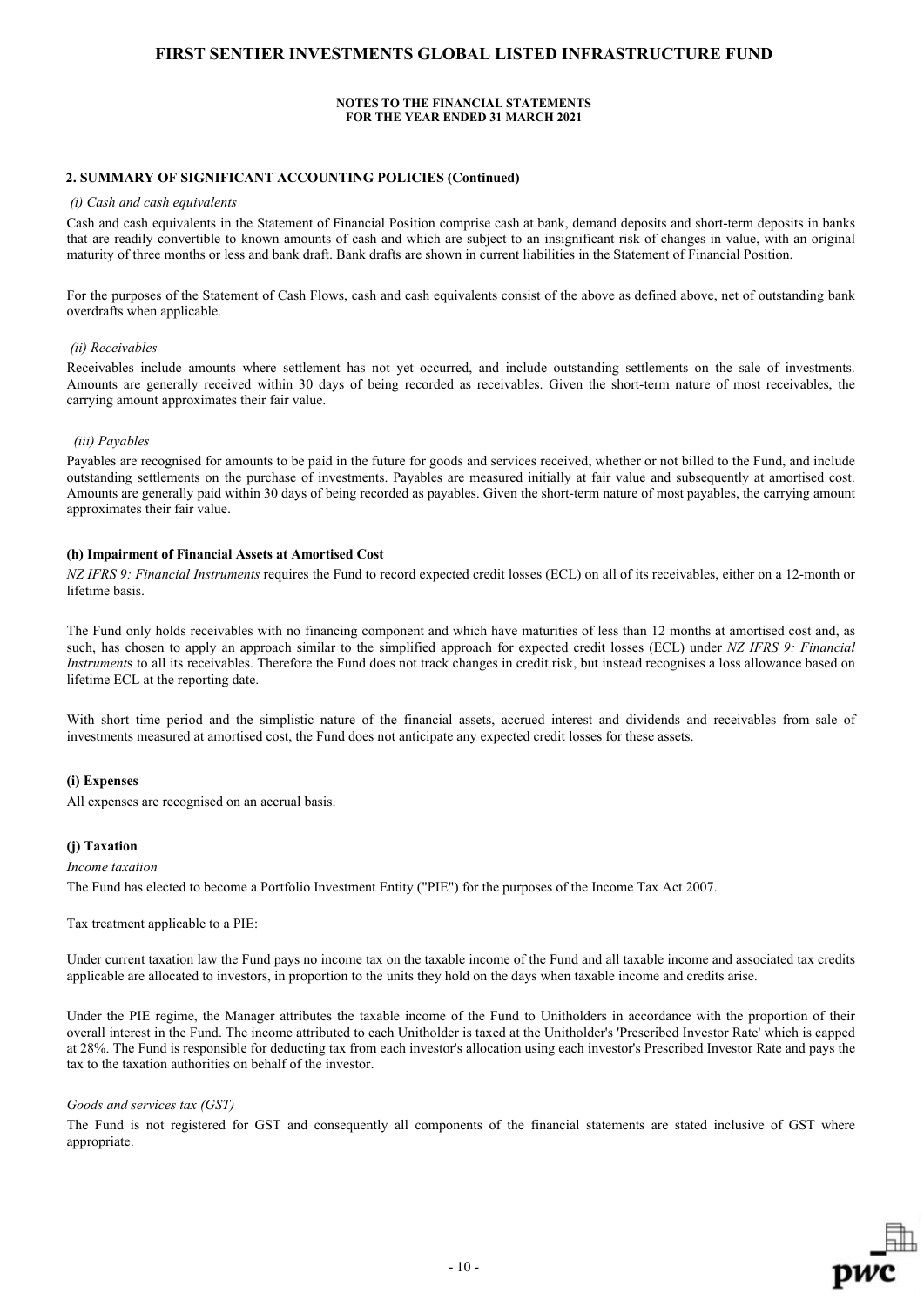### **NOTES TO THE FINANCIAL STATEMENTS FOR THE YEAR ENDED 31 MARCH 2021**

### **2. SUMMARY OF SIGNIFICANT ACCOUNTING POLICIES (Continued)**

#### **(k) Redeemable Units and Unitholders' Fund**

Units issued by the Fund provide the Unitholder the right to request redemption for cash at the value proportionate to the Unitholder's share in the Fund's net asset value. The Unitholders' Funds meet the definition of a "puttable instrument" in accordance with *NZ IAS 32: Financial Instruments: Presentation* and is classified as equity.

The redeemable units can be put back to the Fund at any time for cash equal to a proportionate share of the Fund's net assets value if the Unitholders exercise their right to put the units back to the Fund. The redemption unit price is based on different valuation principles to that applied in financial reporting. This is explained in more detail in note 9.

The redeemable units are redeemed at the Unitholders' option at a price based on the Fund's net assets valued as per the Unit Pricing Methodology less any spread at the time of redemption.

#### **(l) Presentation of Cash Flows**

For the purposes of the Statement of Cash Flows, proceeds from the sale and purchase of investments at fair value through profit or loss and proceeds from realisation of derivatives are considered operating activities. The sales and purchases in investment securities maintain the operating capability of the Fund even though the investments may not be acquired specifically for resale or trading.

#### **(m) Critical Accounting Estimates and Assumptions**

#### *Fair value of financial assets held at fair value*

The listed investments of the Fund have been valued at closing bid value on 31 March 2021, so there are no accounting estimates or assumptions required in the valuation of the carrying amounts of these assets. Where an investment is unlisted, the value is based on the relevant investment manager's assessment of net realisable value.

#### *Fair value of derivative financial instruments*

The Fund may, from time to time, hold financial instruments that are not quoted in an active market, such as over-the-counter derivatives. All of the Fund's derivative financial instruments are held for the purpose of being traded. Fair values of such instruments are determined by using valuation techniques. Forward foreign exchange contracts are mark to market at the forward currency exchange rate at the valuation date.

#### *COVID-19*

The Manager continues to closely monitor the impacts of the COVID-19 Pandemic on the Fund. The Manager has evaluated the impact of COVID-19 on the valuation of financial instruments as at 31 March 2021 and has concluded that an adjustment was not required on the basis that the markets were functioning and the redemption price for the financial assets at fair value through profit or loss represented fair value.

#### **(n) Restatement of Note 11: Related Party Transactions as at 31 March 2020**

#### *Trustee fees*

Trustee fees outstanding has been restated from \$6,555 from at year ended 31 March 2020.

#### *Manager fees*

The gross management fee and net management fee for year ended 31 March 2020 have been restated to \$1,387,625 and \$956,136 from \$1,771,482 and \$1,339,992 respectively.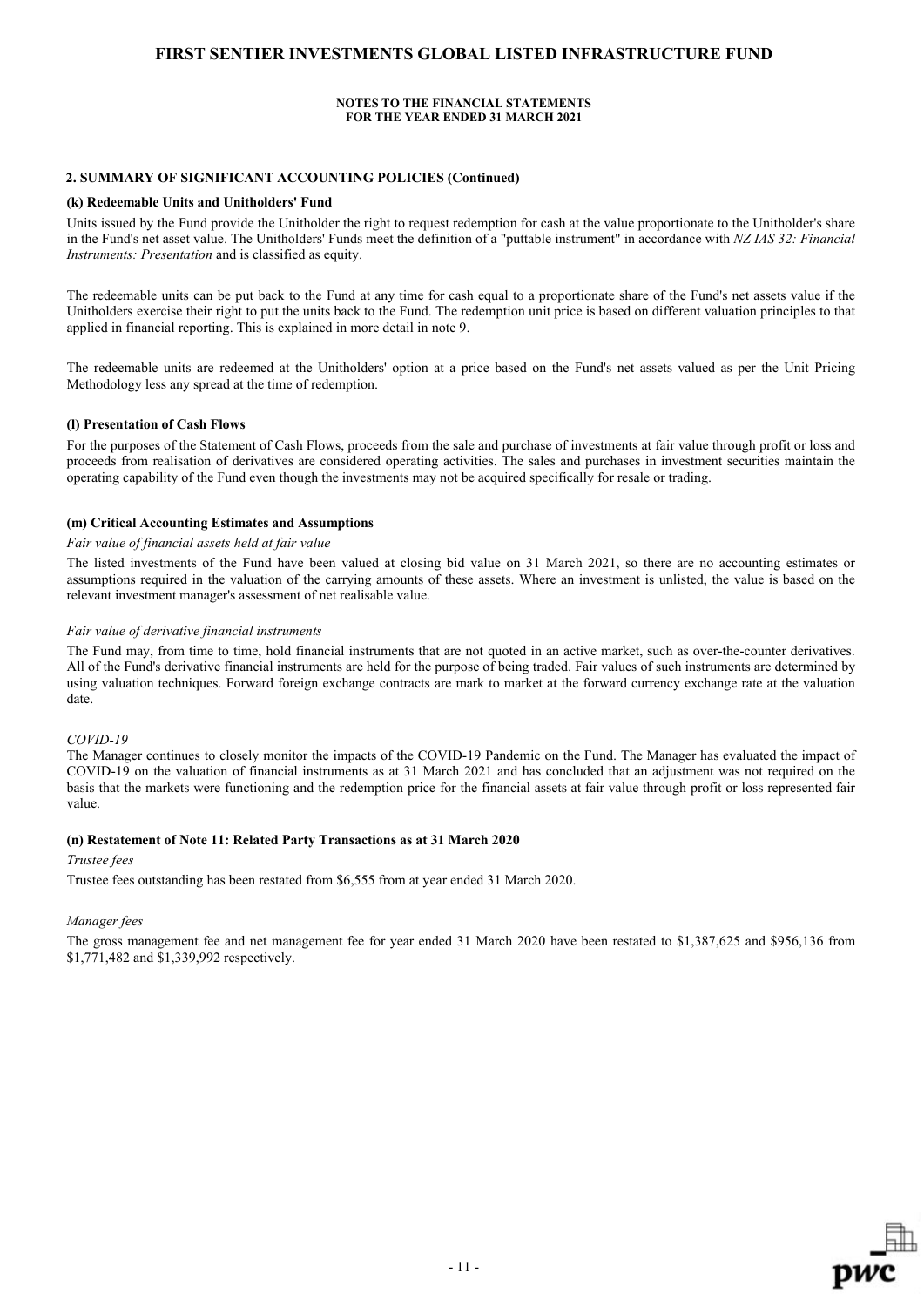## **NOTES TO THE FINANCIAL STATEMENTS FOR THE YEAR ENDED 31 MARCH 2021**

## **3. NET CHANGES IN FAIR VALUE OF FINANCIAL ASSETS AND LIABILITIES AT FAIR VALUE THROUGH PROFIT OR LOSS**

|                                                        | 2021<br>\$'000 | 2020<br>\$'000 |
|--------------------------------------------------------|----------------|----------------|
| Financial assets at fair value through profit or loss: |                |                |
| Gains/(losses)                                         | 17.425         | (4,262)        |
| Derivatives:                                           |                |                |
| Gains/(losses)                                         | 31,246         | (33,783)       |
|                                                        | 48,671         | (38, 045)      |

## **4. BROKERAGE FEES AND OTHER EXPENSES**

|                                                                                   | 2021   | 2020<br>\$'000 |
|-----------------------------------------------------------------------------------|--------|----------------|
|                                                                                   | \$'000 |                |
| Fees incurred to PricewaterhouseCoopers for the audit of the financial statements | 19     |                |
| Brokerage fees                                                                    |        | 223            |
| Legal and tax consulting fees                                                     |        |                |
| Administration fees                                                               |        |                |
|                                                                                   | 29     | 246            |

## **5. FINANCIAL ASSETS AT FAIR VALUE THROUGH PROFIT OR LOSS**

|                                                | 2021<br>\$'000 | 2020<br>\$'000 |
|------------------------------------------------|----------------|----------------|
| International listed infrastructure securities | 240,285        | 191,005        |
| International listed equity unit trusts        | 61,027         | 43,481         |
|                                                | 301,312        | 234,486        |

## **6. DERIVATIVES**

The Fund holds forward foreign exchange contracts.

Forward foreign exchange contracts are contractual obligations to buy or sell foreign currencies on a future date at a specified price. Forward foreign exchange contracts are settled on a net basis.

|                                    | 2021<br>\$'000 | 2020<br>\$'000 |
|------------------------------------|----------------|----------------|
| <b>Assets</b>                      |                |                |
| Derivatives:                       |                |                |
| Forward foreign exchange contracts | 1,083          | 9,244          |
|                                    | 1,083          | 9,244          |
| <b>Liabilities</b>                 |                |                |
| Derivatives:                       |                |                |
| Forward foreign exchange contracts | 12,101         | 20,966         |
|                                    | 12,101         | 20,966         |
|                                    |                |                |

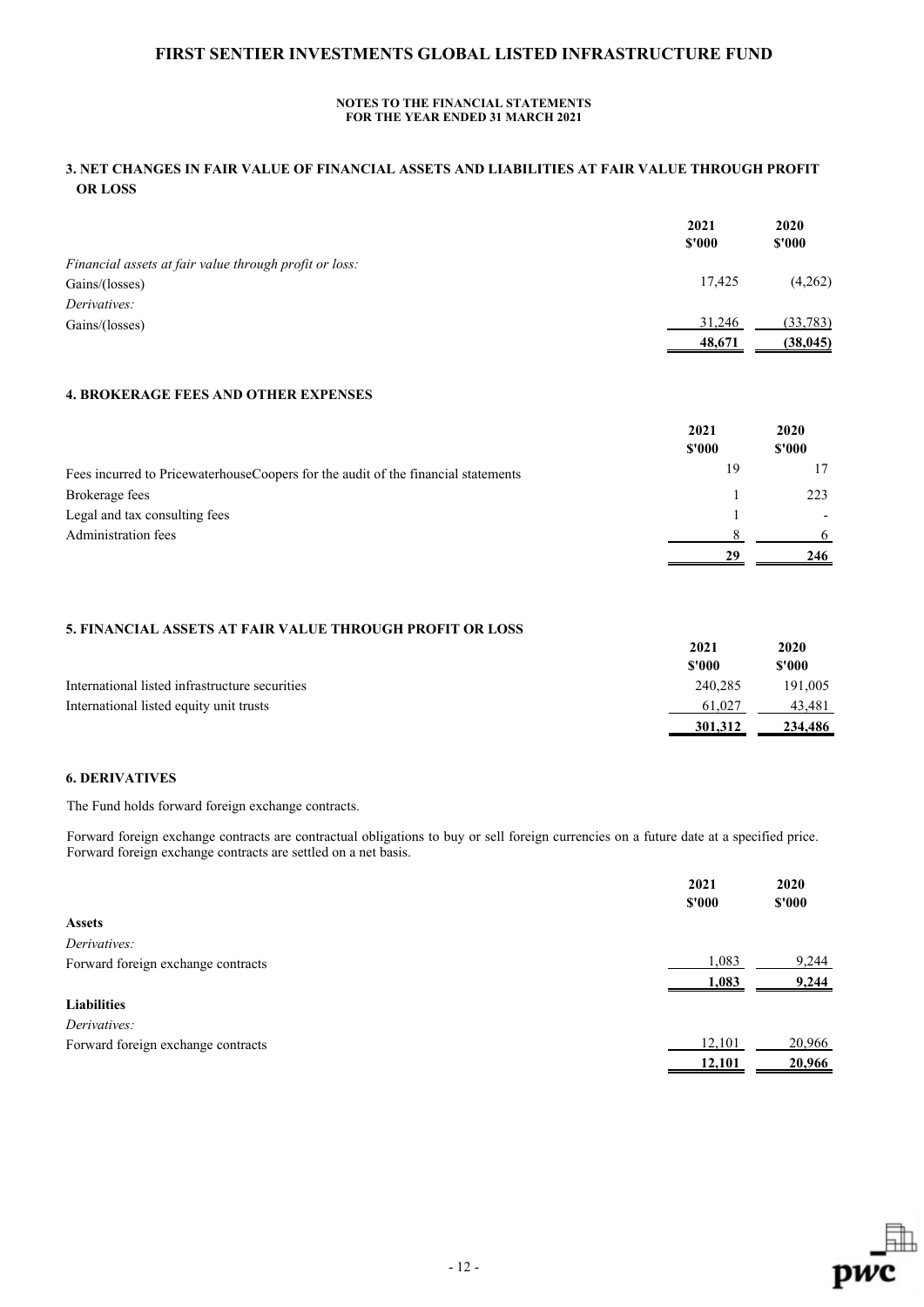### **NOTES TO THE FINANCIAL STATEMENTS FOR THE YEAR ENDED 31 MARCH 2021**

## **7. RECEIVABLES**

|                                                               | 2021<br>$$'000$ | 2020<br>\$'000  |
|---------------------------------------------------------------|-----------------|-----------------|
| Interest receivable                                           |                 | 2               |
| Dividends receivable                                          | 222             | 222             |
| Outstanding settlements from sale of investment securities    | 5,186           | 7,785           |
| PIE tax receivable from Unitholders                           | 529             | 318             |
| Other receivables                                             | 19              | 5               |
|                                                               | 5,956           | 8,332           |
| <b>8. PAYABLES</b>                                            |                 |                 |
|                                                               | 2021<br>\$'000  | 2020<br>\$'000  |
| Manager fees payable                                          | 179             | 28              |
| Outstanding settlements for purchase of investment securities | 557             | 1,314           |
| PIE tax payable to Inland Revenue                             | 529             | 318             |
| Other expenses payable                                        | 26              | 96              |
|                                                               | 1,291           | 1,756           |
| 9. UNITHOLDERS' FUNDS                                         |                 |                 |
| 9a. Units on issue                                            |                 |                 |
|                                                               | 2021            | 2020            |
|                                                               | '000'           | '000            |
| Units on issue at the beginning of the year                   | 134,683         | 126,483         |
| Subscriptions from Unitholders                                | 13,066          | 31,049          |
| Redemptions by Unitholders                                    | (7,480)         | (22, 849)       |
| Units on issue at the end of the year                         | 140,269         | 134,683         |
| 9b. Units Holders' funds                                      |                 |                 |
|                                                               | 2021<br>\$'000  | 2020<br>$$'000$ |
| Unitholders' funds at the end of the year                     | 298,799         | 233,905         |
| Unit price NAV at the end of the year                         | 298,746         | 237,648         |

The unit price net asset value ("NAV") at the end of the year is calculated using the last trade price of the underlying securities on 31 March 2021. The financial statements NAV is based on closing bid price as at 31 March 2021. Therefore the difference between the financial statements and unit prices is due to price valuation methodology and timing, if any.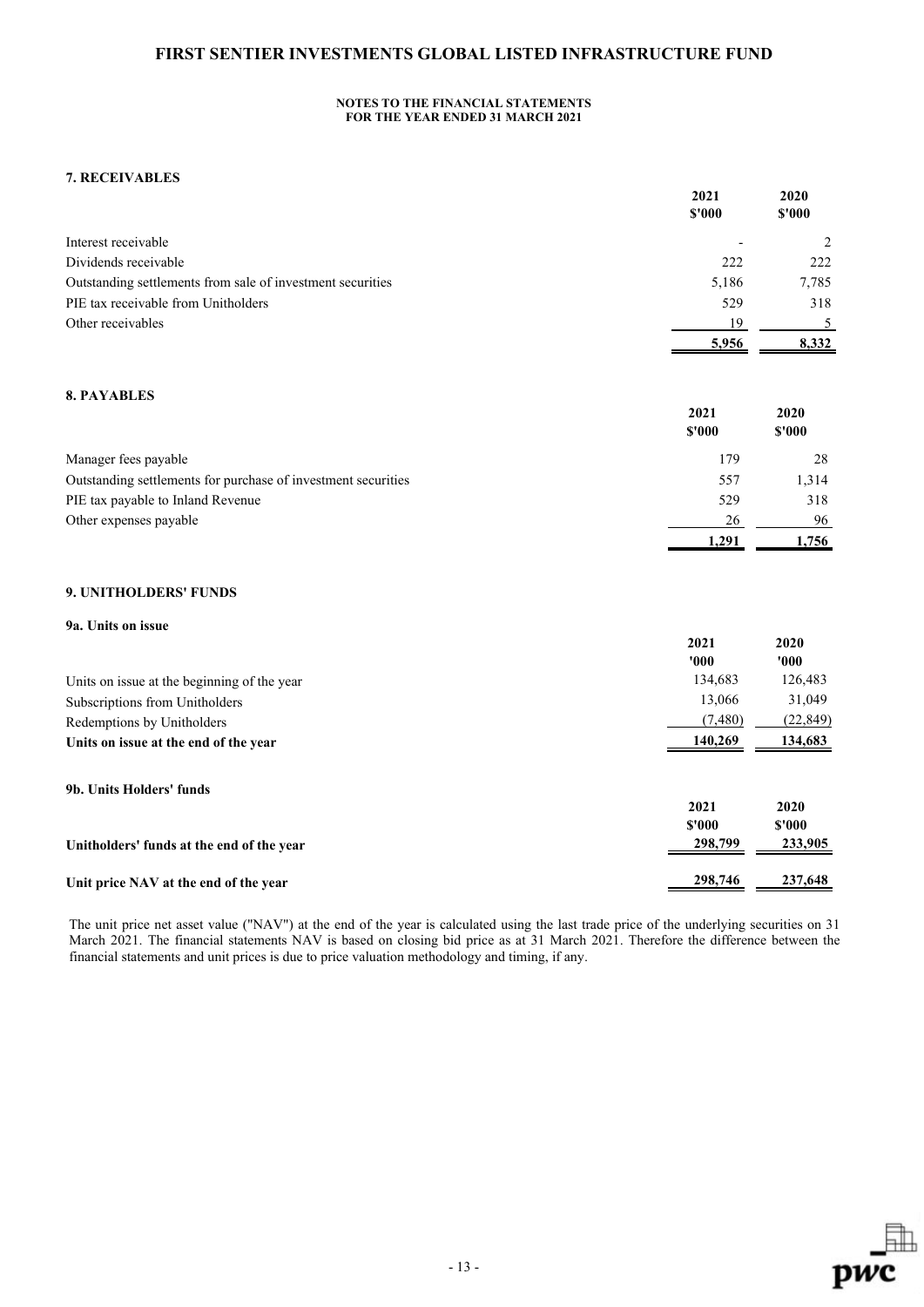#### **NOTES TO THE FINANCIAL STATEMENTS FOR THE YEAR ENDED 31 MARCH 2021**

### **9. UNITHOLDERS' FUNDS (Continued)**

### **Redeemable Units and Capital Risk Management**

The Fund issues redeemable units. The NAV of the units is shown in the Statement of Financial Position as Unitholders' Funds. Each Unitholder is entitled to payment based on the value of the Unitholder's share in the investment portfolio's NAV on the redemption date. The Fund has no restrictions or specific capital requirements on the subscription and redemption of units.

The relevant movements are shown on the Statement of Changes in Unitholders' Funds. The Fund endeavours to invest the subscriptions received in appropriate investments while maintaining sufficient liquidity to meet redemptions, such liquidity being augmented by shortterm borrowings or disposal of securities where necessary.

Each unit in the Fund ranks equally with other units in that Fund and shall confer an equal undivided interest in the relevant Fund. Unitholders have various rights under the Trust Deed of the Fund, including the rights to:

- Have their units redeemed;
- Receive the Unitholders' funds of the Fund upon termination of the Fund; and
- Attend and vote at meetings of Unitholders.

### **10. CLASSIFICATION OF FINANCIAL INSTRUMENTS**

|                          |                                                                        |                                                                       | 2021                                                    |                                                                     |                   |
|--------------------------|------------------------------------------------------------------------|-----------------------------------------------------------------------|---------------------------------------------------------|---------------------------------------------------------------------|-------------------|
|                          | Financial<br>liabilities at<br>fair value<br>through profit<br>or loss | Financial<br>assets at fair<br>value through<br>profit or loss        | Financial<br>assets at                                  | <b>Financial</b><br>liabilities at<br>amortised cost amortised cost | <b>Total</b>      |
|                          | \$'000                                                                 | \$'000                                                                | \$'000                                                  | \$'000                                                              | \$'000            |
| <b>Total Assets</b>      |                                                                        | 302,395                                                               | 9,267                                                   |                                                                     | 311,662           |
| <b>Total Liabilities</b> | 12,101                                                                 |                                                                       |                                                         | <u>762</u>                                                          | 12,863            |
|                          | <b>Financial</b><br>liabilities at<br>fair value<br>through profit     | <b>Financial</b><br>assets at fair<br>value through<br>profit or loss | 2020<br><b>Financial</b><br>assets at<br>amortised cost | Financial<br>liabilities at<br>amortised cost                       | <b>Total</b>      |
| <b>Total Assets</b>      | or loss<br>\$'000                                                      | \$'000<br>243,730                                                     | \$'000<br>12,579                                        | \$'000                                                              | \$'000<br>256,309 |
| <b>Total Liabilities</b> | 20,966                                                                 |                                                                       |                                                         | 1,438                                                               | 22,404            |
|                          |                                                                        |                                                                       |                                                         |                                                                     |                   |

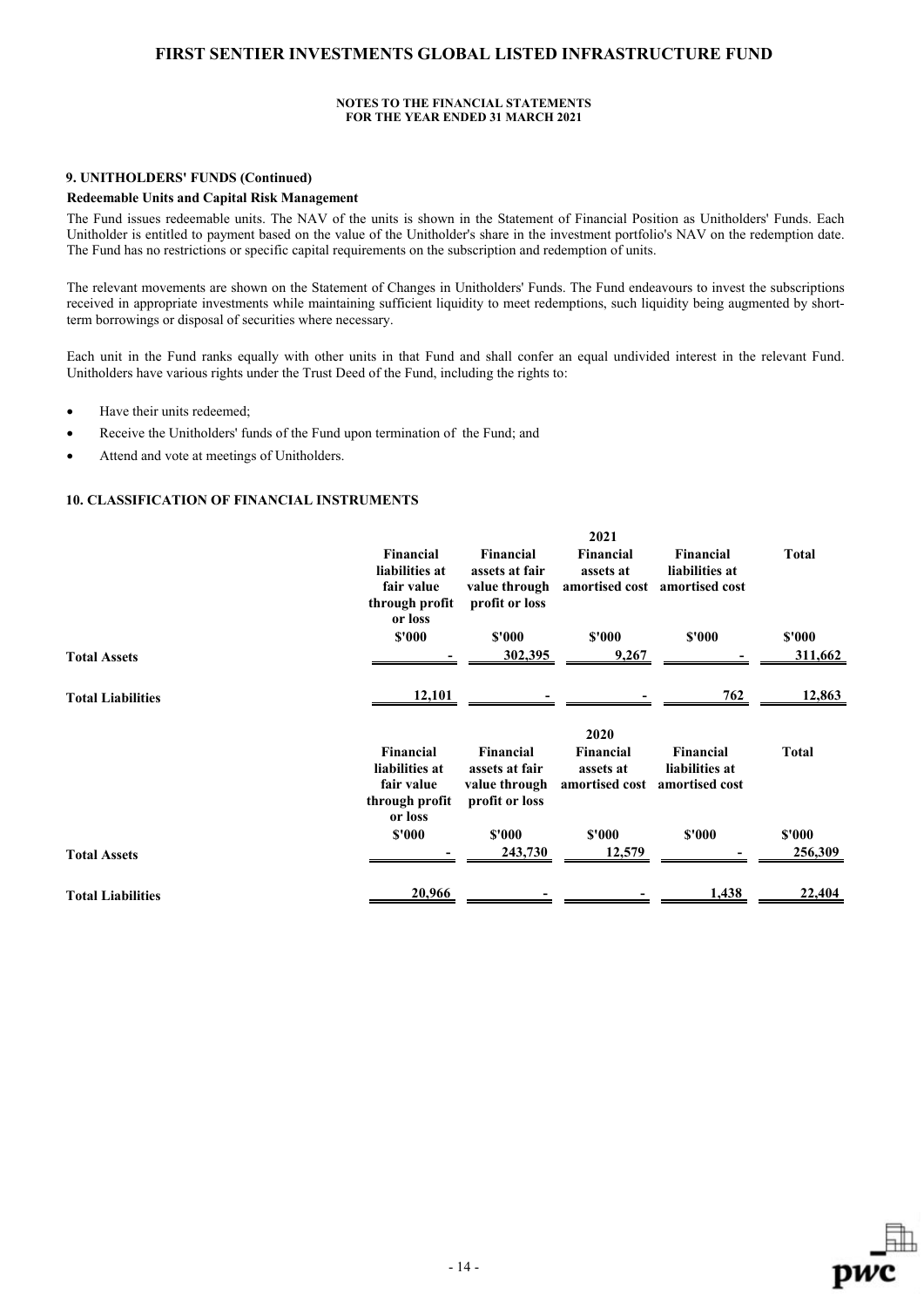### **NOTES TO THE FINANCIAL STATEMENTS FOR THE YEAR ENDED 31 MARCH 2021**

#### **11. RELATED PARTY TRANSACTIONS**

### *Trustee fees*

As outlined in the Fund's Information Memorandum, the Trustee is entitled to a fee calculated and accrued daily on the gross asset value of the Fund and is deducted from the Fund quarterly in arrears. The Trustee fee is currently set at the higher of 0.024% per annum of the gross asset value of the Fund or \$25,000 per annum. Total trustee fees charged by Public Trust for the year amounted to \$72,293 (31 March 2020: \$65,678), with \$5,642 (31 March 2020: \$6,555) outstanding at year-end.

#### *Manager fees and Manager fee rebates*

The Manager is entitled to a management fee, as outlined in the Fund's Information Memorandum, for managing the Fund. The management fee is 0.70% (excluding GST) per annum of the gross asset value of the Fund. The Fund is also currently subject to a management fee rebate which amounted to \$866,171 (31 March 2020: \$431,490). The management fee and the management fee rebate are calculated and accrued daily and paid from the Fund monthly in arrears. For the year ended 31 March 2021, the gross management fees charged by the Manager amounted to \$1,831,009 (31 March 2020: \$1,387,625), with the net amount of \$964,837 (31 March 2020: \$956,136) charged to the Fund for the financial year. A gross amount of \$179,347 (31 March 2020: \$87,873) was outstanding at the reporting date.

#### *Investments in and by related parties*

During the period, no other funds managed by the Manager invested in the Fund (31 March 2020: none). The Fund did not hold any investments in other funds managed by the Manager (31 March 2020: none).

### **12. CONTINGENT LIABILITIES AND COMMITMENTS**

Other than derivatives, the Fund did not have any material contingent liabilities or commitments at the end of the current and previous reporting period (31 March 2020: nil).

## **13. EVENTS SUBSEQUENT TO BALANCE DATE**

No significant events occurred after balance date.

On the 16th April 2021 the First Sentier Global Listed Infrastructure Fund ("Fund") transitioned to a retail offering and, as a result from this date, the financial statements of the Fund will be prepared in accordance with the requirements of the Financial Markets Conduct Act 2013 (Tier 1 reporting requirements). The Fund's recognition and measurement accounting policies are not expected to change as a result of the Tier 1 reporting requirements.

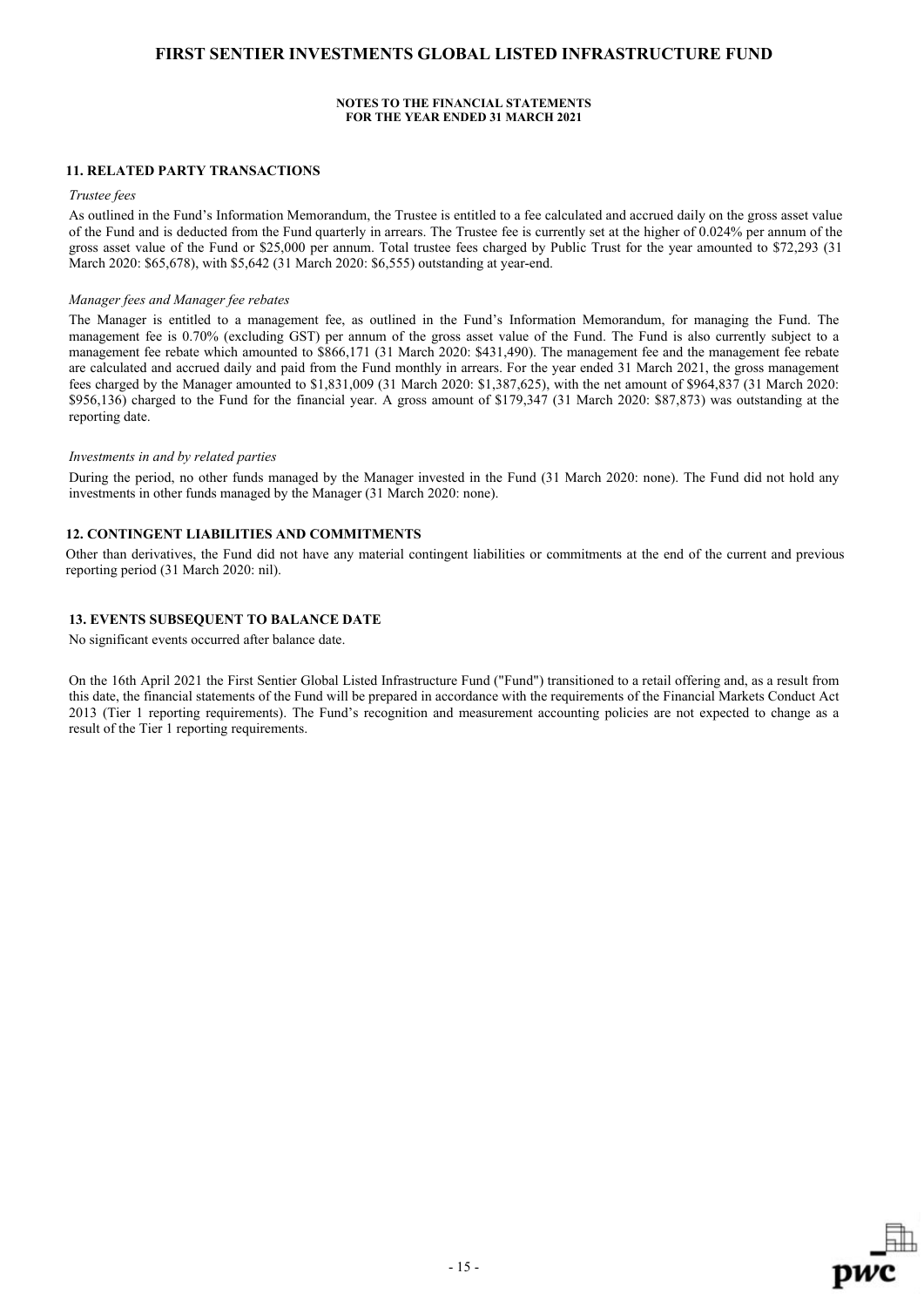

# Independent auditor's report

To the unitholders of First Sentier Investments Global Listed Infrastructure Fund (the Fund)

### **Our opinion**

In our opinion, the accompanying financial statements of the Fund present fairly, in all material respects, the financial position of the Fund as at 31 March 2021, its financial performance and its cash flows for the year then ended in accordance with New Zealand Equivalents to International Financial Reporting Standards Reduced Disclosure Regime (NZ IFRS RDR).

### **What we have audited**

The Fund's financial statements comprise:

- the statement of financial position as at 31 March 2021;
- the statement of comprehensive income for the year then ended;
- the statement of changes in unitholders' funds for the year then ended;
- the statement of cash flows for the year then ended; and
- the notes to the financial statements, which include significant accounting policies and other explanatory information.

## **Basis for opinion**

We conducted our audit in accordance with International Standards on Auditing (New Zealand) (ISAs (NZ)) and International Standards on Auditing (ISAs). Our responsibilities under those standards are further described in the *Auditor's responsibilities for the audit of the financial statements* section of our report.

We believe that the audit evidence we have obtained is sufficient and appropriate to provide a basis for our opinion.

## **Independence**

We are independent of the Fund in accordance with Professional and Ethical Standard 1 International Code of Ethics for Assurance Practitioners (including International Independence Standards) (New Zealand) (PES 1) issued by the New Zealand Auditing and Assurance Standards Board and the International Code of Ethics for Professional Accountants (including International Independence Standards) issued by the International Ethics Standards Board for Accountants (IESBA Code), and we have fulfilled our other ethical responsibilities in accordance with these requirements.

We have provided the following services to Implemented Investment Solutions Limited (the Manager): agreed upon procedures on the net tangible assets calculation, controls assurance reporting, registry compliance assurance, and the audit of the financial statements of the Manager and other funds managed by the Manager. These services have not impaired our independence as auditor of the Fund. Other than in our capacity as auditor, we have no other relationships with, or interests in, the Fund.